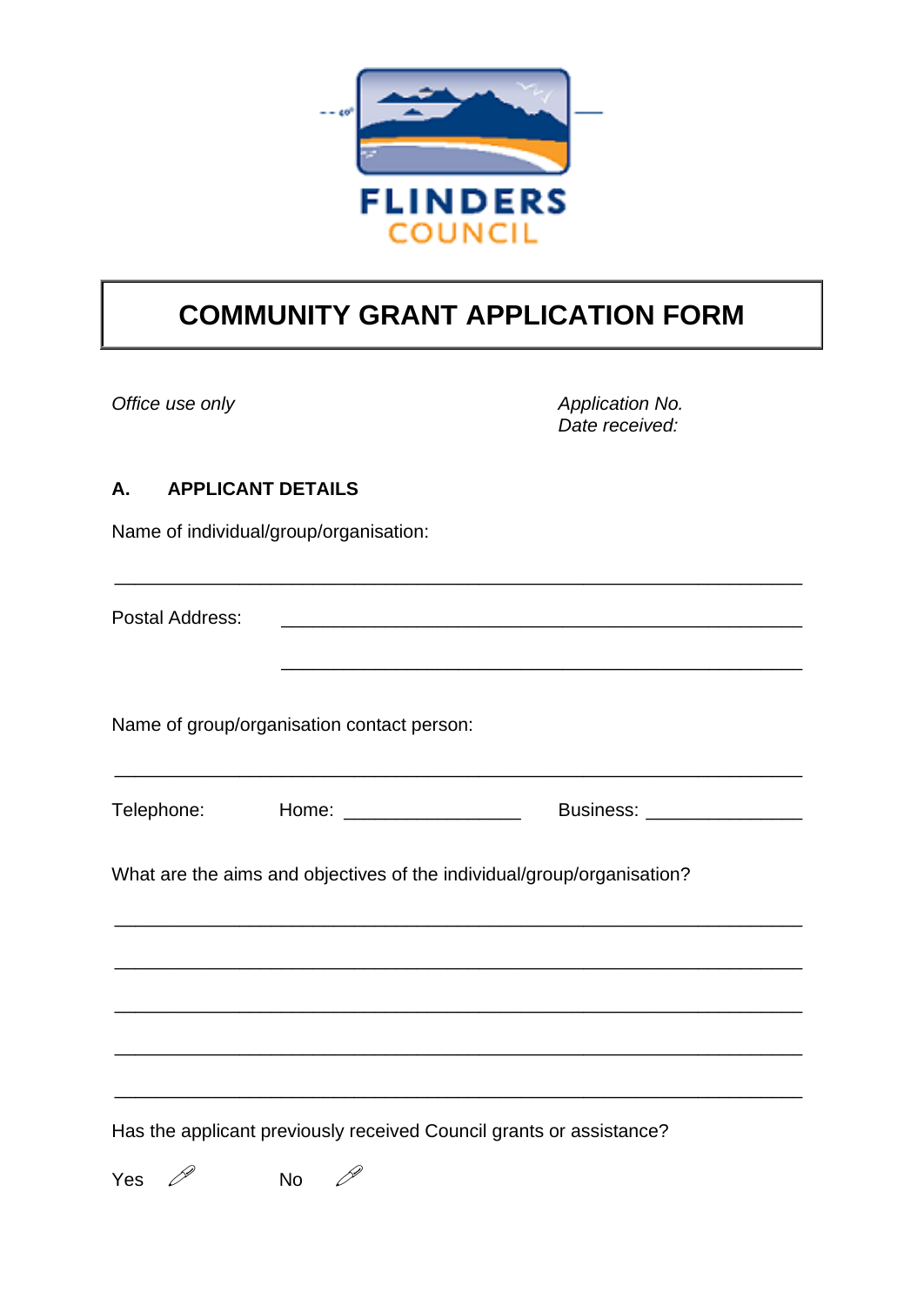If Yes, please complete the following table:

| Year | Purpose of grant/assistance | Amount granted |
|------|-----------------------------|----------------|
|      |                             |                |
|      |                             |                |
|      |                             |                |

#### **B. PROJECT DETAILS**

Description of Project:

*(Briefly describe the project and benefit(s) to the community. For a COVID-19 Recovery Project, briefly explain how the virus has impacted your business / organisation and how the project will provide benefit to your business / organisation. Attach a separate sheet if insufficient space is available)*

\_\_\_\_\_\_\_\_\_\_\_\_\_\_\_\_\_\_\_\_\_\_\_\_\_\_\_\_\_\_\_\_\_\_\_\_\_\_\_\_\_\_\_\_\_\_\_\_\_\_\_\_\_\_\_\_\_\_\_\_\_\_\_\_\_\_

\_\_\_\_\_\_\_\_\_\_\_\_\_\_\_\_\_\_\_\_\_\_\_\_\_\_\_\_\_\_\_\_\_\_\_\_\_\_\_\_\_\_\_\_\_\_\_\_\_\_\_\_\_\_\_\_\_\_\_\_\_\_\_\_\_\_

\_\_\_\_\_\_\_\_\_\_\_\_\_\_\_\_\_\_\_\_\_\_\_\_\_\_\_\_\_\_\_\_\_\_\_\_\_\_\_\_\_\_\_\_\_\_\_\_\_\_\_\_\_\_\_\_\_\_\_\_\_\_\_\_\_\_

\_\_\_\_\_\_\_\_\_\_\_\_\_\_\_\_\_\_\_\_\_\_\_\_\_\_\_\_\_\_\_\_\_\_\_\_\_\_\_\_\_\_\_\_\_\_\_\_\_\_\_\_\_\_\_\_\_\_\_\_\_\_\_\_\_\_

\_\_\_\_\_\_\_\_\_\_\_\_\_\_\_\_\_\_\_\_\_\_\_\_\_\_\_\_\_\_\_\_\_\_\_\_\_\_\_\_\_\_\_\_\_\_\_\_\_\_\_\_\_\_\_\_\_\_\_\_\_\_\_\_\_\_

Does your project involve residents of (more than one box may be ticked):

 $\mathscr{P}$  Flinders Council area Estimated number of percentage  $\blacksquare$  $\mathscr{P}$  North East Tasmania **Estimated number of percentage** \_\_\_\_\_\_  $\mathscr{P}$  Tasmania  $\Box$  Estimated number of percentage  $\Box$ 

\_\_\_\_\_\_\_\_\_\_\_\_\_\_\_\_\_\_\_\_\_\_\_\_\_\_\_\_\_\_\_\_\_\_\_\_\_\_\_\_\_\_\_\_\_\_\_\_\_\_\_\_\_\_\_\_\_\_\_\_\_\_\_\_\_\_

\_\_\_\_\_\_\_\_\_\_\_\_\_\_\_\_\_\_\_\_\_\_\_\_\_\_\_\_\_\_\_\_\_\_\_\_\_\_\_\_\_\_\_\_\_\_\_\_\_\_\_\_\_\_\_\_\_\_\_\_\_\_\_\_\_\_

\_\_\_\_\_\_\_\_\_\_\_\_\_\_\_\_\_\_\_\_\_\_\_\_\_\_\_\_\_\_\_\_\_\_\_\_\_\_\_\_\_\_\_\_\_\_\_\_\_\_\_\_\_\_\_\_\_\_\_\_\_\_\_\_\_\_

\_\_\_\_\_\_\_\_\_\_\_\_\_\_\_\_\_\_\_\_\_\_\_\_\_\_\_\_\_\_\_\_\_\_\_\_\_\_\_\_\_\_\_\_\_\_\_\_\_\_\_\_\_\_\_\_\_\_\_\_\_\_\_\_\_\_

\_\_\_\_\_\_\_\_\_\_\_\_\_\_\_\_\_\_\_\_\_\_\_\_\_\_\_\_\_\_\_\_\_\_\_\_\_\_\_\_\_\_\_\_\_\_\_\_\_\_\_\_\_\_\_\_\_\_\_\_\_\_\_\_\_\_

Description of Assistance Sought:

**Requested Grant:** \$ \_\_\_\_\_\_\_: \_\_\_\_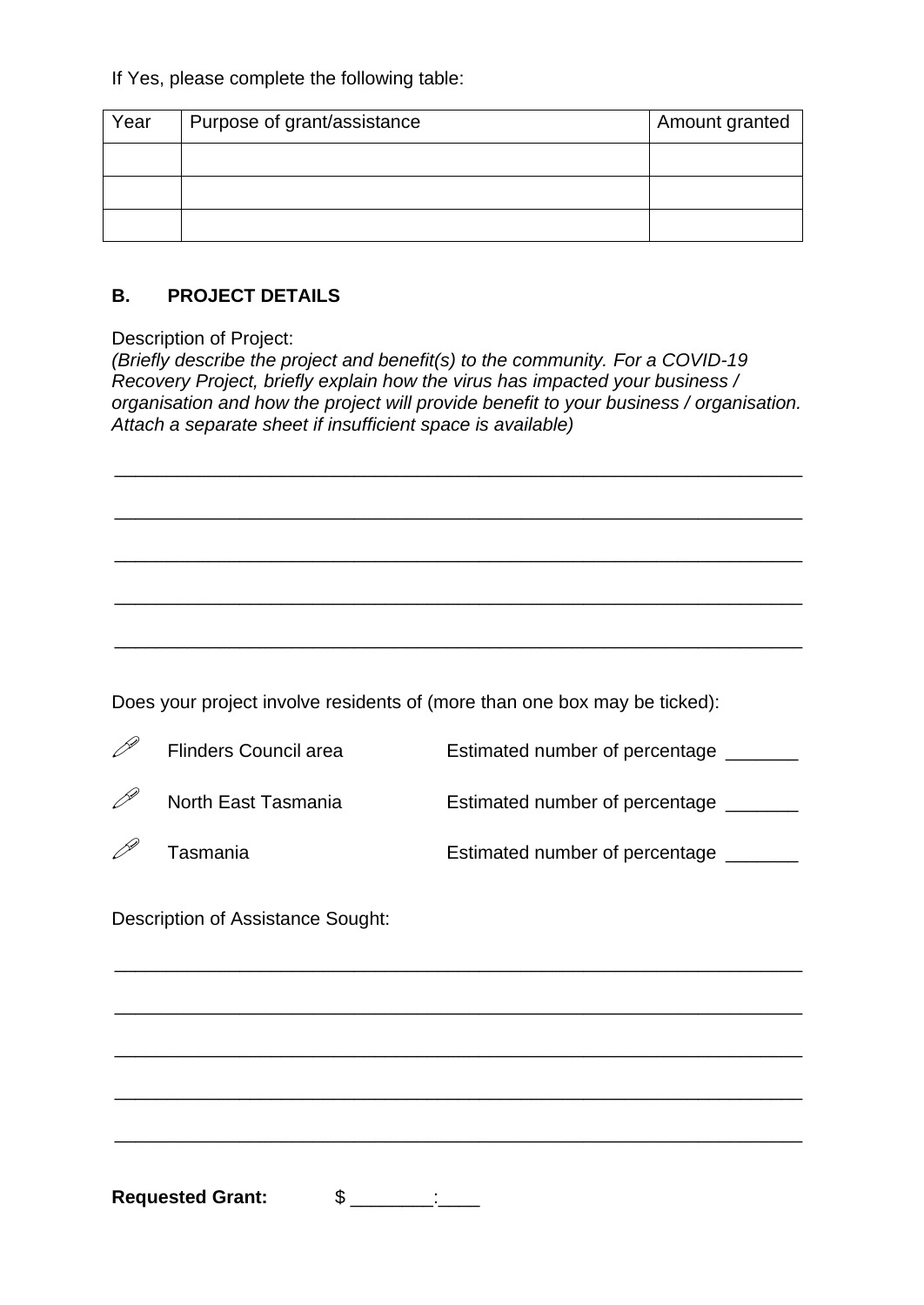Applicant to provide full budget details and information as to all revenue sources. *(Attach supporting letter(s) or details of other secured/pledged funding)*

| Planned commencement date:<br><u> 1989 - Johann Harry Barn, mars ar breist fan de Fryske kommunent fan de Fryske kommunent fan de Fryske kommun</u> |
|-----------------------------------------------------------------------------------------------------------------------------------------------------|
| Estimated completion date:<br><u> 1989 - Johann John Stone, mars et al. (</u>                                                                       |
| Funding required date:                                                                                                                              |
| If necessary, has the consent of the property owner been obtained:                                                                                  |
| Yes $\mathscr{P}$<br>No $\mathscr{P}$                                                                                                               |
| Any other comments you consider would be helpful in assessing this application:                                                                     |
|                                                                                                                                                     |
|                                                                                                                                                     |
|                                                                                                                                                     |
|                                                                                                                                                     |
|                                                                                                                                                     |

Details of attached supporting documents which will be retained by Council:

- $\bullet$   $\qquad \qquad$   $\qquad \qquad$   $\qquad$   $\qquad$   $\qquad$   $\qquad$   $\qquad$   $\qquad$   $\qquad$   $\qquad$   $\qquad$   $\qquad$   $\qquad$   $\qquad$   $\qquad$   $\qquad$   $\qquad$   $\qquad$   $\qquad$   $\qquad$   $\qquad$   $\qquad$   $\qquad$   $\qquad$   $\qquad$   $\qquad$   $\qquad$   $\qquad$   $\qquad$   $\qquad$   $\qquad$   $\qquad$   $\qquad$   $\qquad$   $\qquad$
- $\bullet$   $\qquad \qquad$
- \_\_\_\_\_\_\_\_\_\_\_\_\_\_\_\_\_\_\_\_\_\_\_\_\_\_\_\_\_\_
- \_\_\_\_\_\_\_\_\_\_\_\_\_\_\_\_\_\_\_\_\_\_\_\_\_\_\_\_\_\_

## **C. ACKNOWLEDGEMENT**

How will you acknowledge Council for their support of your Project? (e.g. in a newsletter, signs at an event, announcement at monthly meeting)

\_\_\_\_\_\_\_\_\_\_\_\_\_\_\_\_\_\_\_\_\_\_\_\_\_\_\_\_\_\_\_\_\_\_\_\_\_\_\_\_\_\_\_\_\_\_\_\_\_\_\_\_\_\_\_\_\_\_\_\_\_\_\_\_\_\_\_\_\_\_\_\_\_\_\_

\_\_\_\_\_\_\_\_\_\_\_\_\_\_\_\_\_\_\_\_\_\_\_\_\_\_\_\_\_\_\_\_\_\_\_\_\_\_\_\_\_\_\_\_\_\_\_\_\_\_\_\_\_\_\_\_\_\_\_\_\_\_\_\_\_\_\_\_\_\_\_\_\_\_\_